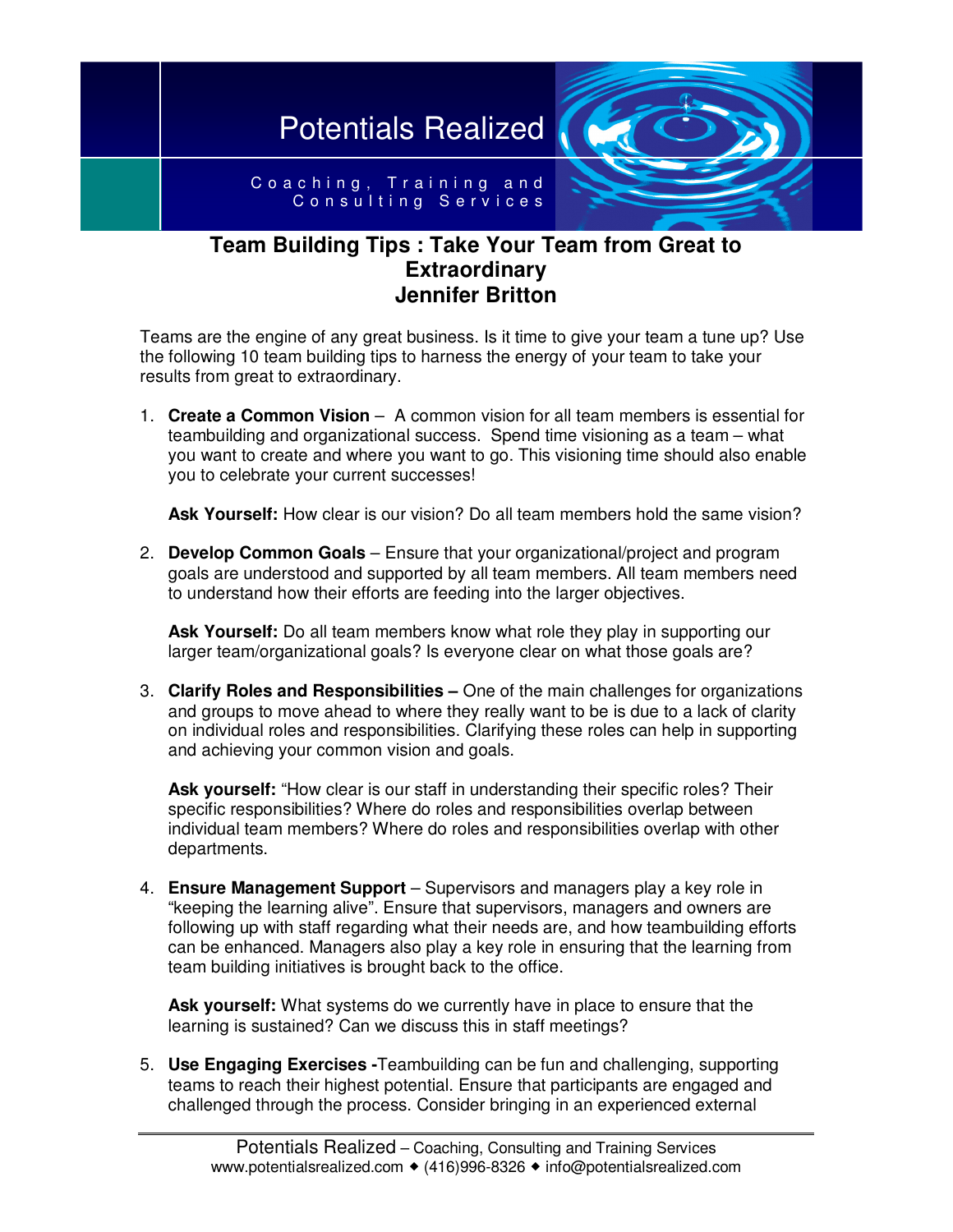facilitator to support your efforts, and even run a train-the-trainer program with your staff.

**Ask Yourself:** What types of activities or exercises would work best for our team members? What are the topics of relevance for them?

6. **Take it out of the office** – Holding Teambuilding sessions in the office can be disruptive and distractive. The lure of email, voice mail and urgent items often take precedence to a full team in-office experience. Reduce everyday distractions by holding teambuilding sessions outside of the office.

**Ask Yourself**: What type of environment would our staff team benefit from? Some organizations prefer a more "corporate" formal teambuilding session, while others embrace nature and the outdoors.

**7. Create an action plan to make the teambuilding part of your everyday work or life -** Often retreat days or team building programs have few links with everyday business or organizational objectives. Ensure that when designing the program you create links to the organization or to everyday life so that participants can "bring the learning home". This can be done by building into the program formal action planning time, and having managers follow up during regular staff meetings. Coaching can be leveraged to keep the "learning alive" after team building events. Research whether individual, team or group coaching will work best for your organization.

**Ask Yourself:** What can we do to support and sustain individual and team action planning? What current systems do we have to revisit the action plans? Some examples may include staff meetings, manager check-ins, internal/external coaching.

8. **Spend time learning what your team members need -** Creating a group or organizational context where communication is open, and individual team members feel comfortable bringing their needs up, will make teambuilding efforts more focused and productive.

Find out exactly what team members are looking for to enhance their work and efforts before the team building event. This can be done by the facilitator and/or the team building committee, through email questionnaires, focus groups, or individual meetings

One of the most common pitfalls of team building initiatives is that it does not match the needs of the team. Ensure you invest enough time before the event itself to assess what team members really want.

**Ask Yourself**: What are the top three priorities for our team members? What is the best way to find this out from individual members?

**9. Keep it Regular –** Once a year teambuilding programs can do a lot for boosting morale on the short-term, but ask yourself, "What would it be like if we did something more often?". Imagine the results!

Using the same facilitator over successive programs can often give added traction to the event. Trust and understanding of the team is usually higher each successive event, when using the same facilitator.